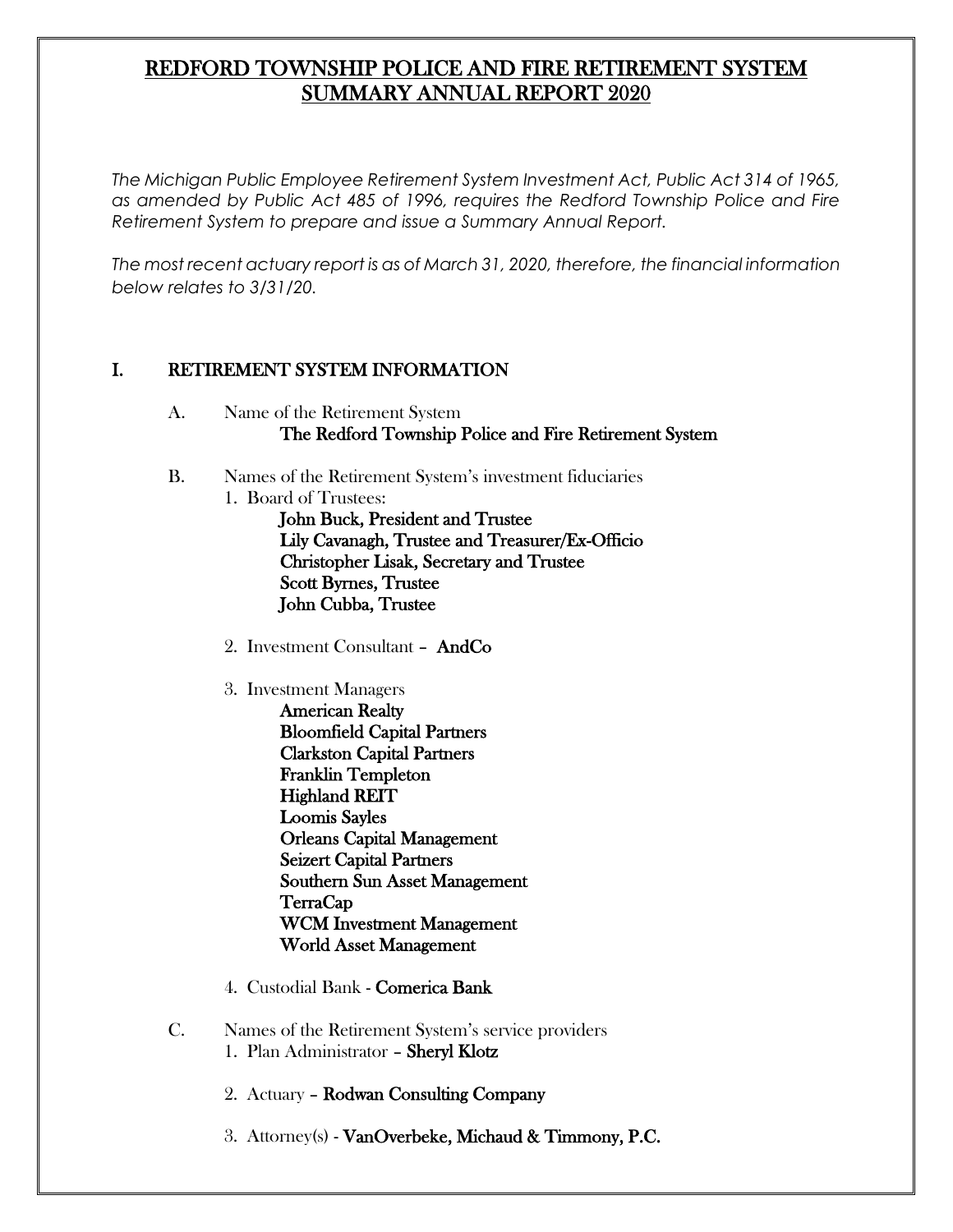#### 4. Auditors/Accountants Plante Moran Adam Bonarek, Finance Director Jaclyn Harper, Chief Accountant

5. Medical Director n/a

## II. ASSET/INVESTMENT INFORMATION

- A. Assets and Liabilities Assets = \$64,531,185 Liabilities = \$124,151,926 1. Including changes in net plan assets on a plan-year basis: Net change (\$4,341,773)
- B. Investment Performance 1. Net of fees on a rolling calendar year basis for the prior 1, 3, 5, 7 and 10 years  $1 - (3.57); 3 - 3.39; 5 - 4.59; 7 - 6.17; 10 - 6.11$
- C. Expenditures (GASB compliant)
	- 1. Administrative \$71,764
	- 2. Investment
		- a. including soft dollars (\$268,184)
	- 3. Professional Training/Education a. including travel \$7,454.65

## III. ACTUARIAL INFORMATION

- A. Membership
	- 1. active members 101
	- 2. retirees/beneficiaries 190
	- 3. open/closed Plan **Open**
- B. Benefits
	- 1. average annual retirement allowance \$44,944
	- 2. total annual retirement allowances being paid \$8,539,459
- C. Contributions
	- 1. valuation payroll \$6,245,738
	- 2. employer's normal cost of benefits as a percentage of valuation payroll 22.08%
	- 3. employer's total contribution rate as a percentage of valuation payroll 87.72%
	- 4. weighted average of member contributions 2.10%
	- 5. confirmation that the Retirement System provides for the payment of the required employer contribution and that the Retirement System has received said required employer contribution: The Board of Trustees of the Redford Township Police and Fire Retirement System hereby confirms that the Retirement System provides for the payment of the required employer contribution and further confirms that the Retirement System received the required employer contribution on March 20, 2020 in the amount of \$5,647,869.